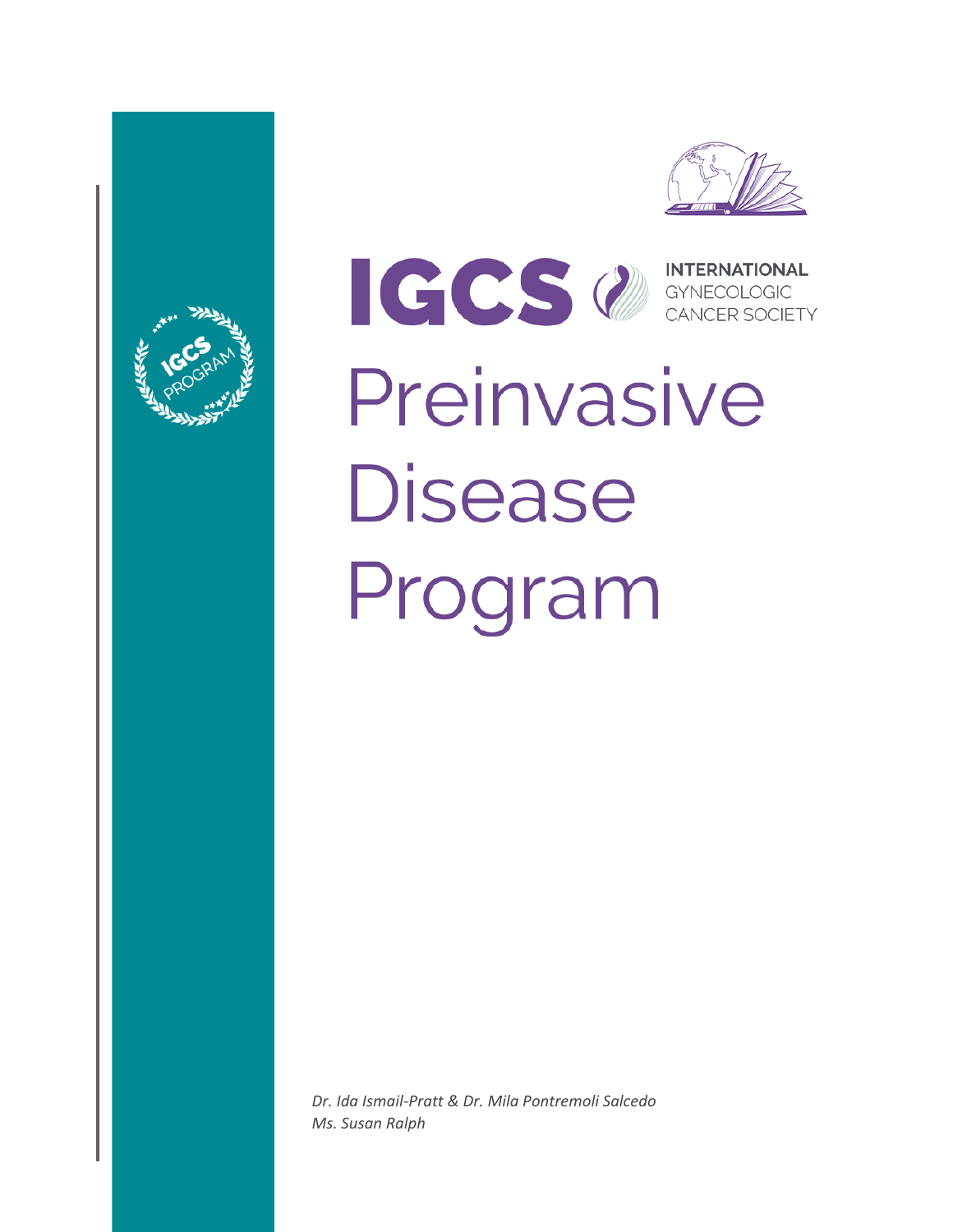# **TABLE OF CONTENTS**

| Phase 3: Practical and skill in colposcopy and treatment of preinvasive cervical disease  6 |
|---------------------------------------------------------------------------------------------|
|                                                                                             |
|                                                                                             |
|                                                                                             |
|                                                                                             |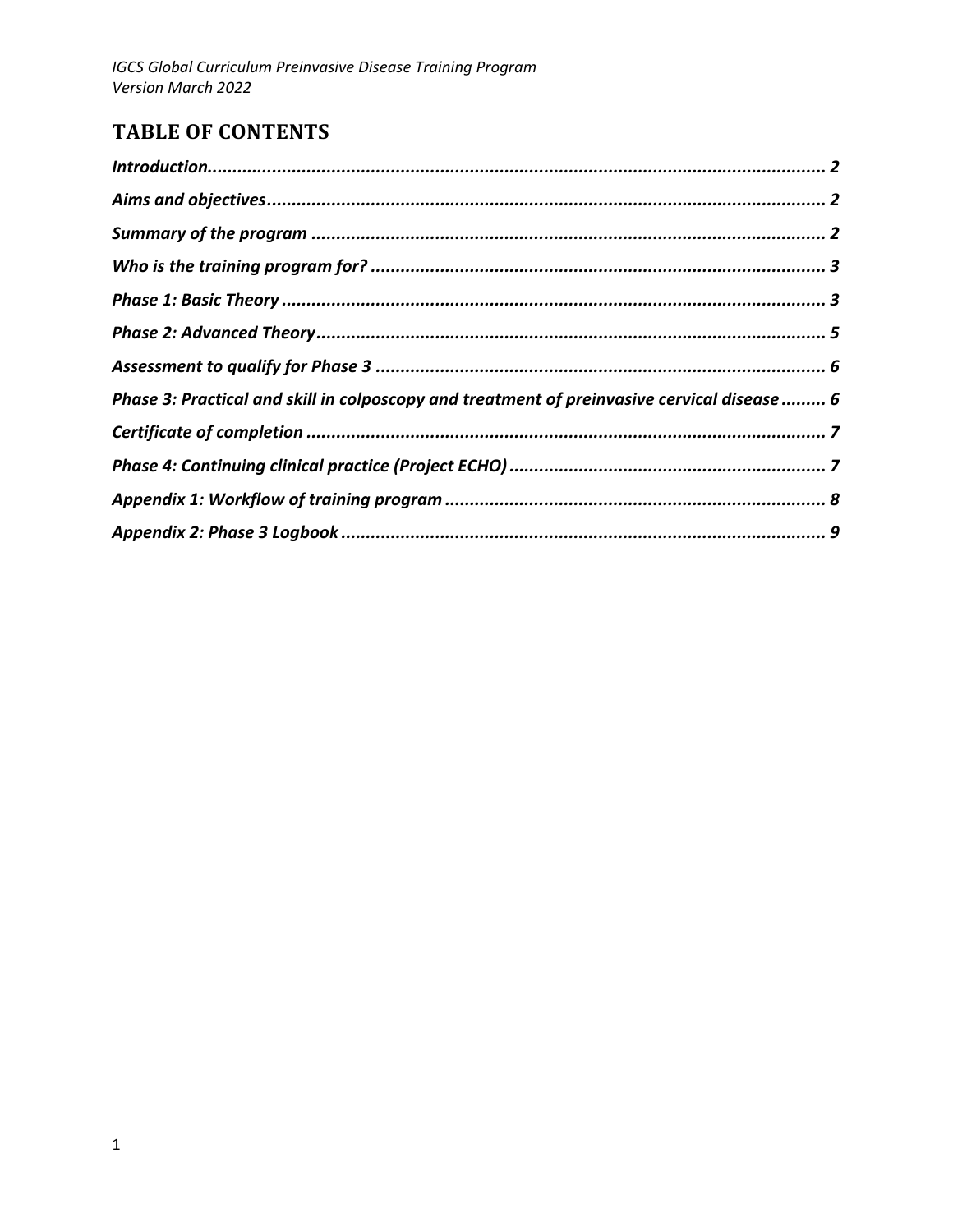### <span id="page-2-0"></span>**INTRODUCTION**

The IGCS Global Curriculum for Gynecologic Oncology Training was created to provide gynecologic oncology fellowship training in regions of the world where formal programs did not already exist. The design of the Global Curriculum is modular and flexible to allow programs to customize the training to meet the clinical needs on the ground at their individual sites. Once the IGCS Global Curriculum for Gynecologic Oncology Training was established, it was evident that training in Preinvasive Disease, especially preinvasive cervical disease was greatly needed in the fellowship training sites and other low and middle-income countries (LMICs).

This IGCS Preinvasive Disease Training Program was designed to provide the framework for basic training in preinvasive disease of the female lower genital tract. It is a learning opportunity to complement the fellows' and IGCS members' knowledge and skills in cervical cancer prevention.

This module can also be used as a stand-alone training module for IGCS sites where resources can support screening and preinvasive disease management.

### <span id="page-2-1"></span>**AIMS AND OBJECTIVES**

- To equip IGCS Fellows and other healthcare providers with evidence-based practice skill sets to screen, diagnose, and treat preinvasive disease of the lower genital tract, with a focus on preinvasive cervical disease.
- To support healthcare workers and Fellows to build knowledge and confidence in the screening, diagnosis and treatment of preinvasive disease, especially preinvasive cervical disease.
- To update knowledge and skills in providers who are already screening, diagnosing and treating preinvasive cervical disease with a goal to improve local capacity.

### <span id="page-2-2"></span>**SUMMARY OF THE PROGRAM**

There are 4 sequential phases in the training program.

- Phase 1: Basic Theory
- Phase 2: Advanced Theory
- Phase 3: Practical/competence assessment and Certificate of Completion
- Phase 4: Introduction and guidance with local ECHO meetings (Provisional)

Phase 1 and Phase 2 are online modules. These two phases make up the *theoretical part* of the training program.

Upon completion of Phase 1 and Phase 2, the candidate will receive a certificate and if they want to advance will need to complete an assessment to determine whether he/she is qualified to continue into Phase 3 (*Practical component*).

Candidates who successfully complete Phase 3 of the training program, will receive a certificate of completion. They will be given the opportunity of establishing a Project ECHO program for their country or local medical community with guidance from IGCS Preinvasive Disease Training program committee. They can also partner with other sites to build their own Project ECHO Program.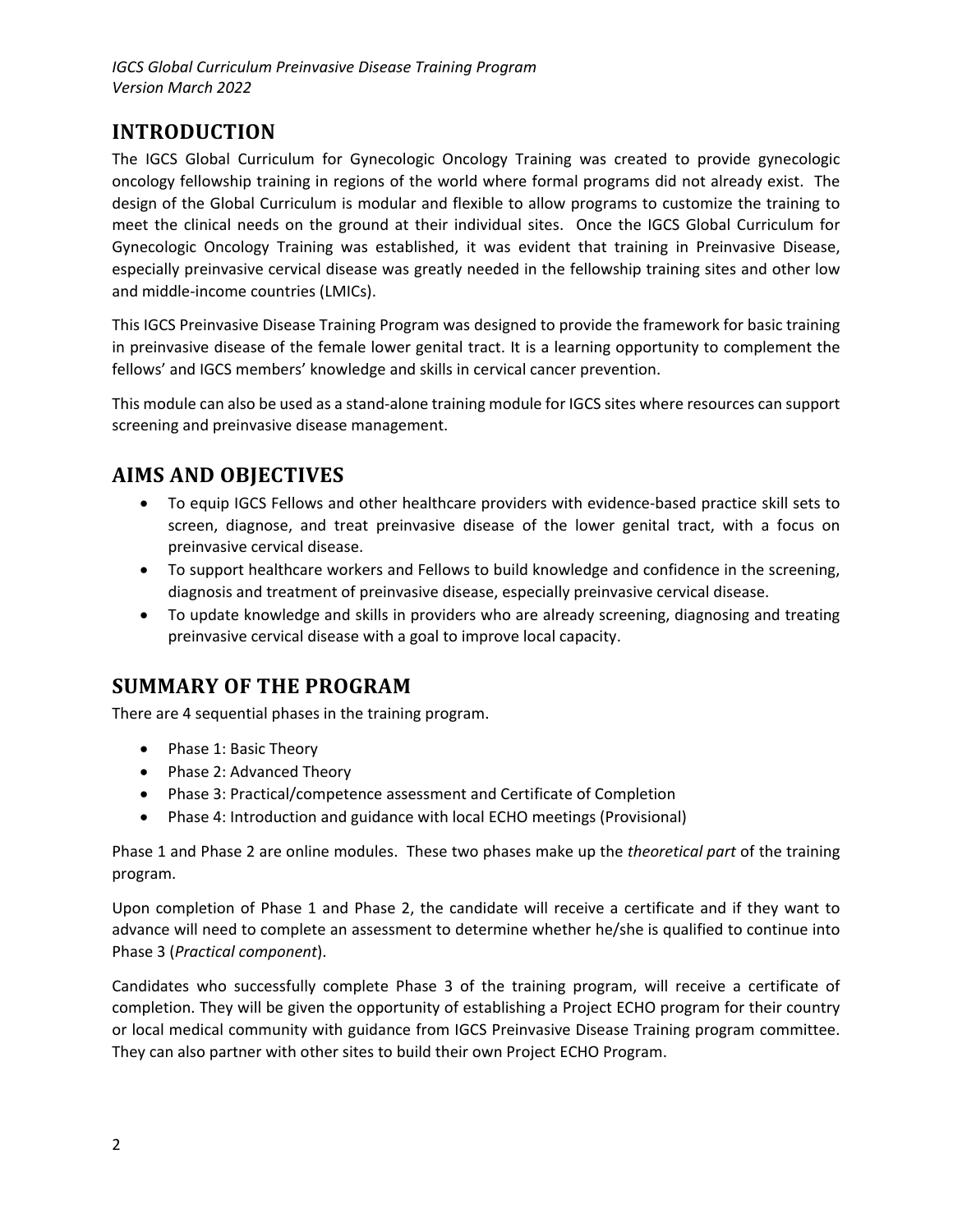# <span id="page-3-0"></span>**WHO IS THE TRAINING PROGRAM FOR?**

The training program is designed to meet the needs of two main groups of healthcare providers.

**Group 1 (Education Group):** Healthcare providers who only desire to update their knowledge in preinvasive disease without the need or desire to update their practical skills. *This group will have the option of only completing Phase 1 and Phase 2 of the training program.* 

**Group 2 (Certification of Completion Group):** Healthcare providers who desire to update their knowledge in preinvasive disease and also obtain practical skills in screening, diagnosis and treatment of preinvasive disease. *This group will be completing the entire training program, i.e. Phase 1, 2 and 3 with the option of doing Phase 4 as well.*

### <span id="page-3-1"></span>**PHASE 1: BASIC THEORY**

Phase 1 establishes a firm didactic foundation from which trainees can do advanced learning into the topical domains in Phase 2. Each phase (1 and 2) will consist of:

- 5 e-learning modules
- A pre- and post-test for each module will help to objectively quantify learning and improvement in each learner's knowledge about the subject matter of each module. Trainees will need to achieve a minimum passing score to progress on to the next module

Introduction to the basics of human papillomavirus (HPV), cervical cancer pathophysiology, the significance of preinvasive disease in cervical cancer, and the importance of screening and prevention.

# **Phase 1 Basic Training Workflow**



### **Module 1: The Natural History of Cervical Cancer**

- Basic anatomy of the normal cervix including squamous columnar junction and transformation zone development and importance
- Understanding HPV
- Persistent HPV infection and the mechanism of cervical cancer development

### **Module 2: Screening for Cervical Cancer**

- Global importance of cervical cancer screening
- Mode of screening and evidence: visual inspection with acetic acid (VIA), Cytology, HPV testing
- How to do a cervical exam including practical tips on challenging exams including: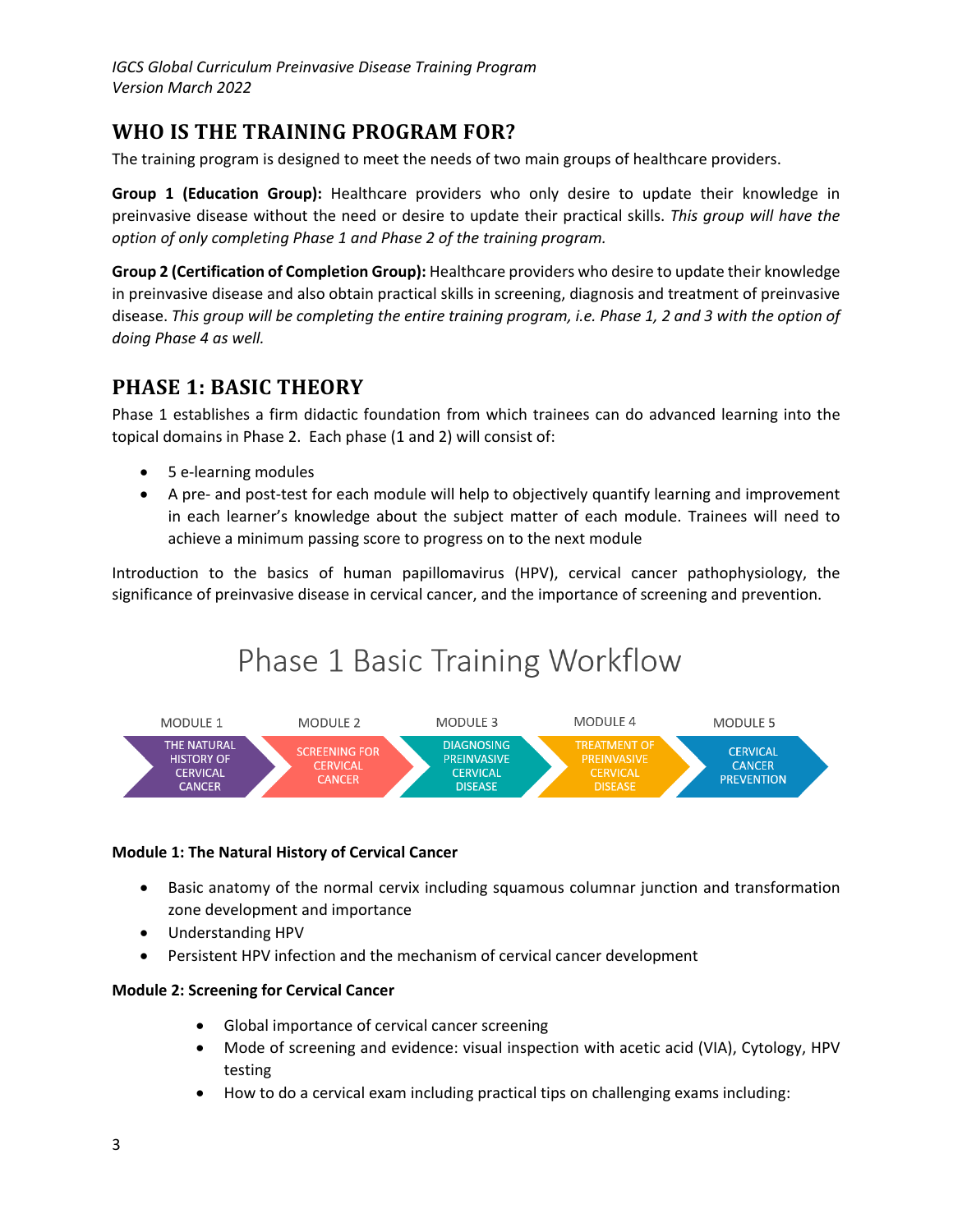*IGCS Global Curriculum Preinvasive Disease Training Program Version March 2022*

- o postmenopausal patients, anxious patients, obese patients
- Understanding and interpretation of cervical cancer screening results
- Case-based discussion:
	- o Counseling patients on abnormal cervical cancer screening results
	- o Initial management of abnormal cervical cancer screening results

#### **Module 3: Diagnosing Preinvasive Cervical Disease**

- Introduction to the colposcope
	- o Various colposcopy devices: colposcope, videoscope, mobile colposcope
	- o How to best use the colposcope for diagnosis and treatment
- Basic colposcopy procedure
- Colposcopic features of a normal cervix as well as preinvasive disease of the cervix
- Documentation of colposcopy findings and diagnosis
	- o The International Federation of Cervical Pathology and Colposcopy (IFCPC) terminology
- Histological diagnosis:
	- $\circ$  How to perform a cervical punch biopsy and endocervical curettage
- Interpretation of histological diagnosis or preinvasive cervical disease
	- o Lower Anogenital Squamous Terminology (LAST) terminology/ World Health Organization (WHO) recommendation
	- o Cervical intraepithelial neoplasia (CIN) terminology
- Case-based discussion:
	- o Colposcopy cases with pictures
	- o Counseling patients on preinvasive cervical diagnosis

#### **Module 4: Treatment of preinvasive cervical disease**

- Screen & Treat vs. triage with colposcopy and biopsy prior to treatment
- Different types of treatment:
	- o Ablation: cryotherapy, thermal ablation
	- o Excision: Loop Electrosurgical Excision Procedure (LEEP)/ Large Loop Excision of the transformation Zone (LLETZ), cold-knife cone (CKC) biopsy
- Important considerations prior to offering treatment
	- o Eligibility/patient selection
	- o Risk of treatment: operative, post and future risks including implication to fertility and pregnancy
- Counseling and consenting patients for treatment
- Case-based discussion

#### **Module 5: Cervical cancer prevention**

- What is the HPV vaccine? including types of vaccine
- Current evidence on HPV vaccination in cervical cancer prevention
	- Intended group (HPV naïve population)
	- Other group (Sexually active, previous HPV infection, older women, men)
- How to counsel patients prior to giving the HPV vaccine
- Case-based discussion and FAQ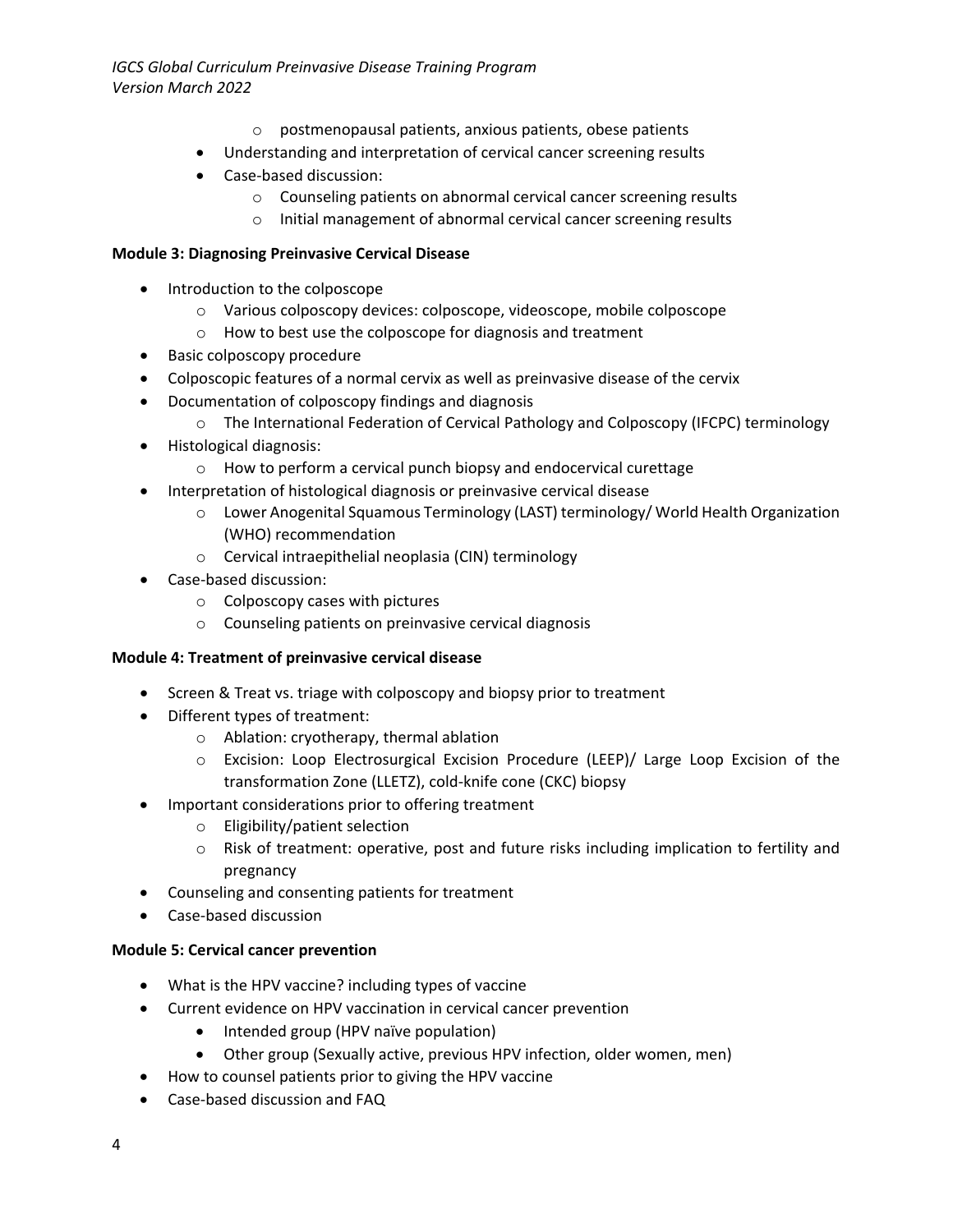# <span id="page-5-0"></span>**PHASE 2: ADVANCED THEORY**

Phase 2 is similar to Phase 1 but will involve advanced learning into the topical domains as outlined in each of the 5 modules.

Phase 2 consists of several short didactic lectures (~30 minutes) by world-renowned experts in HPV and preinvasive disease. It will consist of similar workflow to Phase 1, as described below:

- 5 e-learning modules
- A pre- and post-test for each module will help to objectively quantify learning and improvement in each learner's knowledge about the subject matter of each module. Trainees will need to achieve a minimum passing score to progress on to the next module. They will be given the opportunity to retake the module if they do not achieve a passing score.

Lectures and speakers in Phase 2 are listed below and will be updated periodically:

| Module 1: The natural history of cervical cancer                          |                             |  |
|---------------------------------------------------------------------------|-----------------------------|--|
| Lecture 1: Epidemiology of HPV and burden in the real world               | Dr. Ellen Baker             |  |
| Lecture 2: Molecular basis of HPV infection                               | Dr. Suzanne Garland         |  |
| Lecture 3: Cytology/histopathology of cervical preinvasive disease        | Dr. Gustavo Focchi          |  |
| and cancer                                                                |                             |  |
| <b>Module 2: Screening for cervical cancer</b>                            |                             |  |
| Lecture 1: What is new in the WHO guidelines for screening and            | Dr. Katina Robison          |  |
| treatment of cervical pre-cancer lesions?                                 |                             |  |
| Lecture 2: Contemporary terminology in cervical cancer screening          | Dr. Joseph Ng               |  |
| Lecture 3: 2016 ASCO resourced-stratified guidelines for secondary        | Dr. Jose Jeronimo           |  |
| prevention                                                                |                             |  |
| Lecture 4: Self-sample HPV testing to increase participation in           | Dr. Jane Montealegre        |  |
| cervical cancer screening                                                 |                             |  |
| Module 3: Diagnosing preinvasive cervical disease                         |                             |  |
| Lecture 1: 2011 IFCPC Colposcopy terminology                              | Dr. James Bentley           |  |
| Lecture 2: Colposcopy 101 - An overview of Colposcopy technique           | Dr. Alan Waxman             |  |
| and the normal and abnormal transformation zone.                          |                             |  |
| Lecture 3: Colposcopy and glandular abnormalities                         | Dr. E.J. Mayeaux Jr         |  |
| Lecture 4: Colposcopy in pregnancy                                        | Dr. Alan Waxman             |  |
| Lecture 5: Colposcopy case base discussions                               | Dr. Ida Ismail-Pratt        |  |
|                                                                           | Dr. Mila Pontremoli Salcedo |  |
| Module 4: Treatment of preinvasive cervical disease                       |                             |  |
| Lecture 1: General principles of treatment                                | Dr. Mila Pontremoli Salcedo |  |
| Lecture 2: Treatment of preinvasive cervical disease: Ablation            | Dr. Rachel Masch            |  |
| techniques                                                                |                             |  |
| Lecture 3: Treatment of preinvasive cervical disease: Excision<br>methods | Dr. James Bentley           |  |
| Lecture 4: Difficult situations in colposcopy                             | Dr. Joseph Ng               |  |
| <b>Module 5: Beyond cervical cancer screening</b>                         |                             |  |
| Lecture 1: Real world outcomes of HPV vaccination                         | Dr. Julia Brotherton        |  |
| Lecture 2: Review of head and neck cancer: Diagnosis, treatment           | Dr. Erich Sturgis           |  |
| and function and the epidemic of HPV-related oropharynx cancer            |                             |  |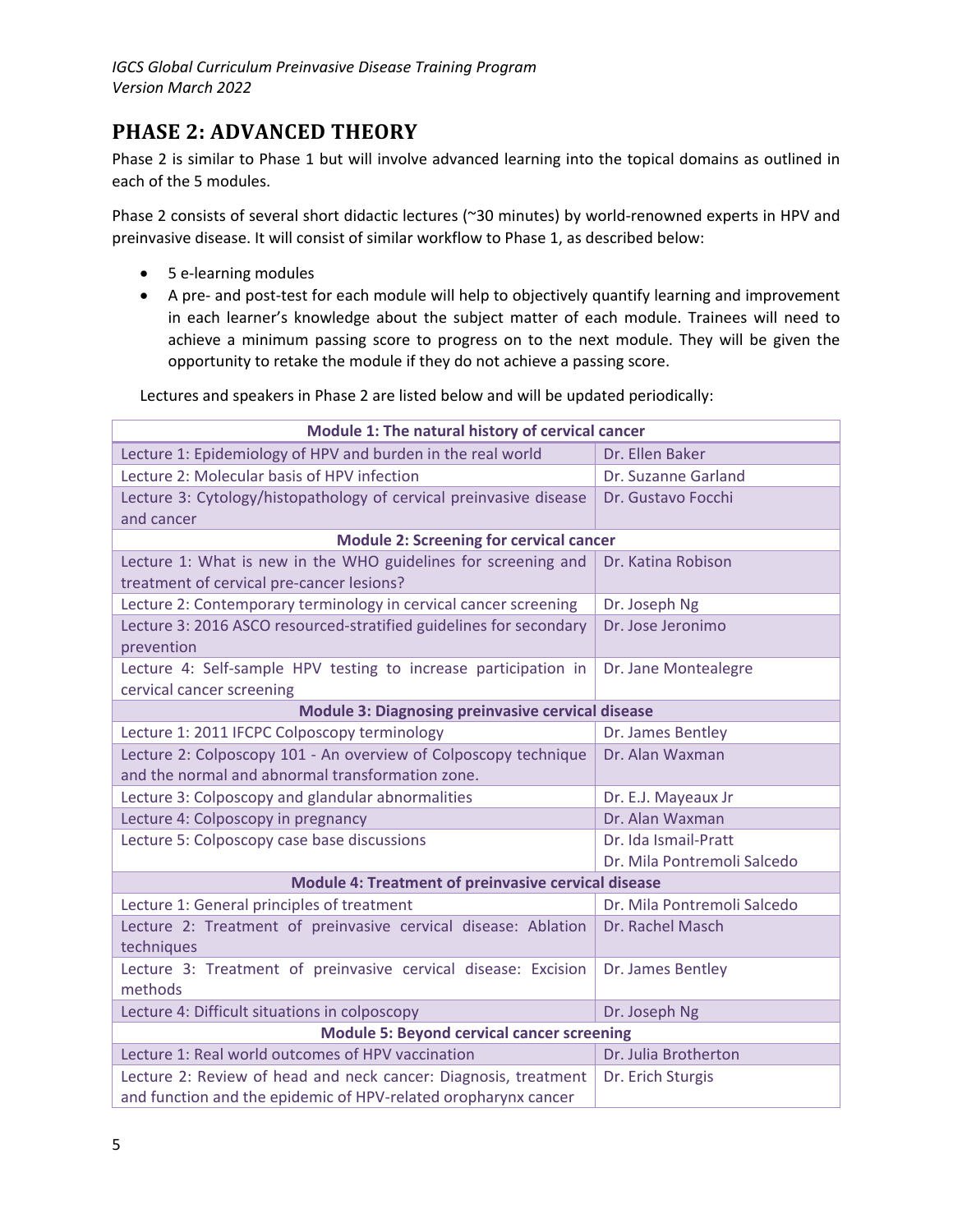| Lecture 3: Project ECHO: Extension for Community Healthcare   Dr. Ellen Baker/Ms. Melissa                        |                          |
|------------------------------------------------------------------------------------------------------------------|--------------------------|
| <b>Outcomes</b>                                                                                                  | Lopez Varon              |
| Lecture 4: Benign vulval lesions                                                                                 | Dr. Andrea Milbourne     |
| Lecture 5: Diagnosis and management of VIN and VAIN                                                              | Dr. Margaret Cruickshank |
| Lecture 6: HPV-related preinvasive cervical disease and cancer in   Dr. Elizabeth Chiao<br>women living with HIV |                          |
| Lecture 7: Treatment of invasive cervical cancer                                                                 | Dr. Kathleen Schmeler    |

# <span id="page-6-0"></span>**ASSESSMENT TO QUALIFY FOR PHASE 3**

Candidates who wish to proceed to Phase 3 and obtain the IGCS certificate of completion for Preinvasive disease training program, will need to undergo an online assessment and site assessment.

As Phase 3 is a practical and skills module, the online assessment is to determine the candidates needs when embarking Phase 3 modules. This is to ensure each candidates training is not only standardized but individualized to their needs and the needs of their working environment and sites.

# <span id="page-6-1"></span>**PHASE 3: PRACTICAL AND SKILL IN COLPOSCOPY AND TREATMENT OF PREINVASIVE CERVICAL DISEASE**

This is a competency-based practical and skills phase.

#### **The requirements to enter Phase 3 are:**

- 1. Successful completion of Phase 1 and Phase 2 within two years of advancing to Phase 3.
- 2. Complete an online Phase 3 qualifying assessment and site assessment.

Upon obtaining both requirements stated above, each candidate will need to present a dedicated and skilled IGCS certified or approved mentor for Phase 3. The mentor is responsible to:

- Guide and train the candidate to be safe and competent in treatment of preinvasive cervical disease according to IGCS standards on site
- Ensure completion of the IGCS colposcopy logbook
- Assess the technical competency of the candidate as per IGCS requirements/standards on site.

Phase 3 will focus on:

#### **1. Skill acquisition:**

- a. Colposcopy skills
- b. Treatment of preinvasive cervical disease
- **2. Clinical application of theory learned on-site** 
	- a. Clinical management of patients with abnormal cervical screening results and preinvasive cervical disease
	- b. Patient counselling in cervical cancer prevention and management of preinvasive cervical disease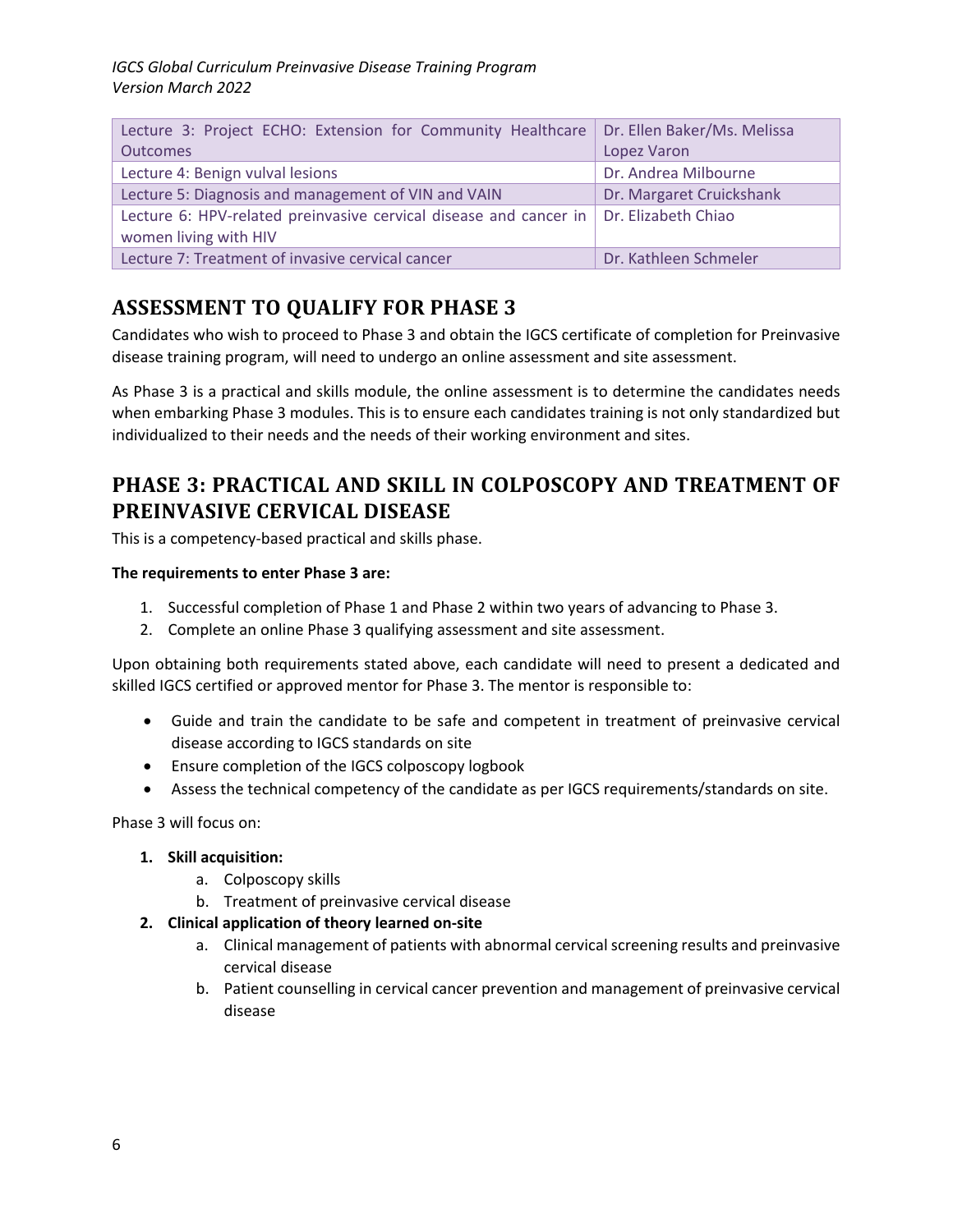*IGCS Global Curriculum Preinvasive Disease Training Program Version March 2022*

#### **Criteria to complete Phase 3:**

- 1. Completion of Phase 3 logbook.
- 2. IGCS approved Mentor endorses candidate and completes assessment on technical competency in treatment/management of preinvasive cervical disease
- 3. Candidate will attend an IGCS Preinvasive workshop or IGCS approved Preinvasive course within 2 years of entering Phase 3 of the training program.

*Technical competency in a clinical setting will be defined by the resources at each individual site and the current standard of care (i.e. cytology vs. HPV testing vs. VIA for screening; colposcopy with biopsy if available; and treatment with ablation and/or LLETZ/LEEP).*

## <span id="page-7-0"></span>**CERTIFICATE OF COMPLETION**

The criteria for obtaining the IGCS Preinvasive disease Program Certificate of Completion is successfully completing:

- 1. Successfully complete Phase 1 and Phase 2 by passing all post module multiple choice question (MCQ) tests.
- 2. Phase 3 logbook reviewed and approved by IGCS-approved mentor.
- 3. IGCS Mentor approves candidate's technical competency as per IGCS standards.
- 4. Attending an IGCS Preinvasive workshop or IGCS approved Preinvasive course within the 2 years of completing Phase 1 and Phase 2.

### <span id="page-7-1"></span>**PHASE 4: CONTINUING CLINICAL PRACTICE (PROJECT ECHO)**

All candidates who have successfully obtained the certificate of completion are invited to establish their own Project ECHO program for their local community/area, with support of IGCS.

Phase 4 will include:

- 1. Invitation to attend established relevant Project ECHO meetings
- 2. Training to be a Project ECHO facilitator
- 3. Six months guidance and support by the IGCS preinvasive disease faculty on running their own Project ECHO meeting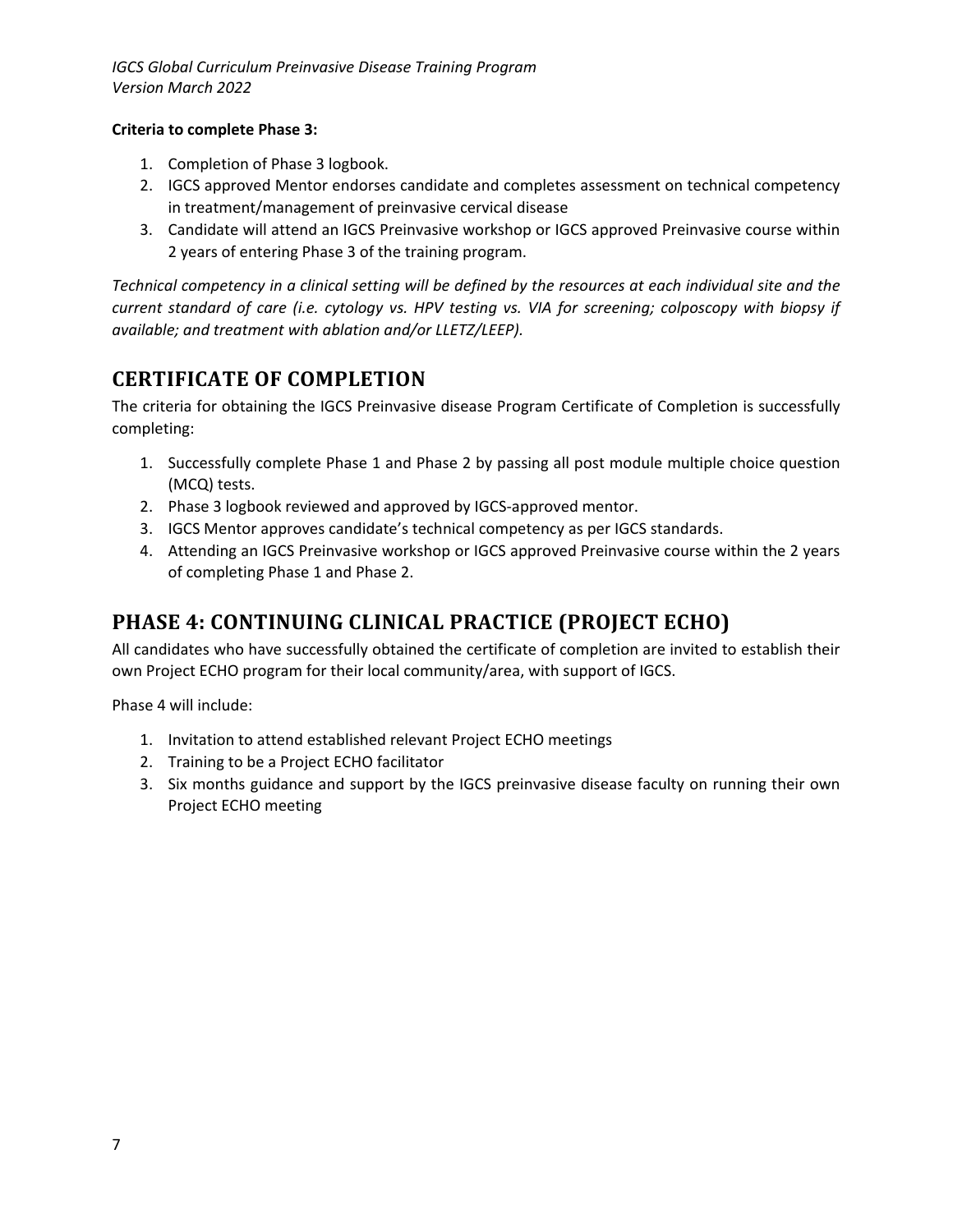### <span id="page-8-0"></span>**APPENDIX 1: WORKFLOW OF TRAINING PROGRAM**